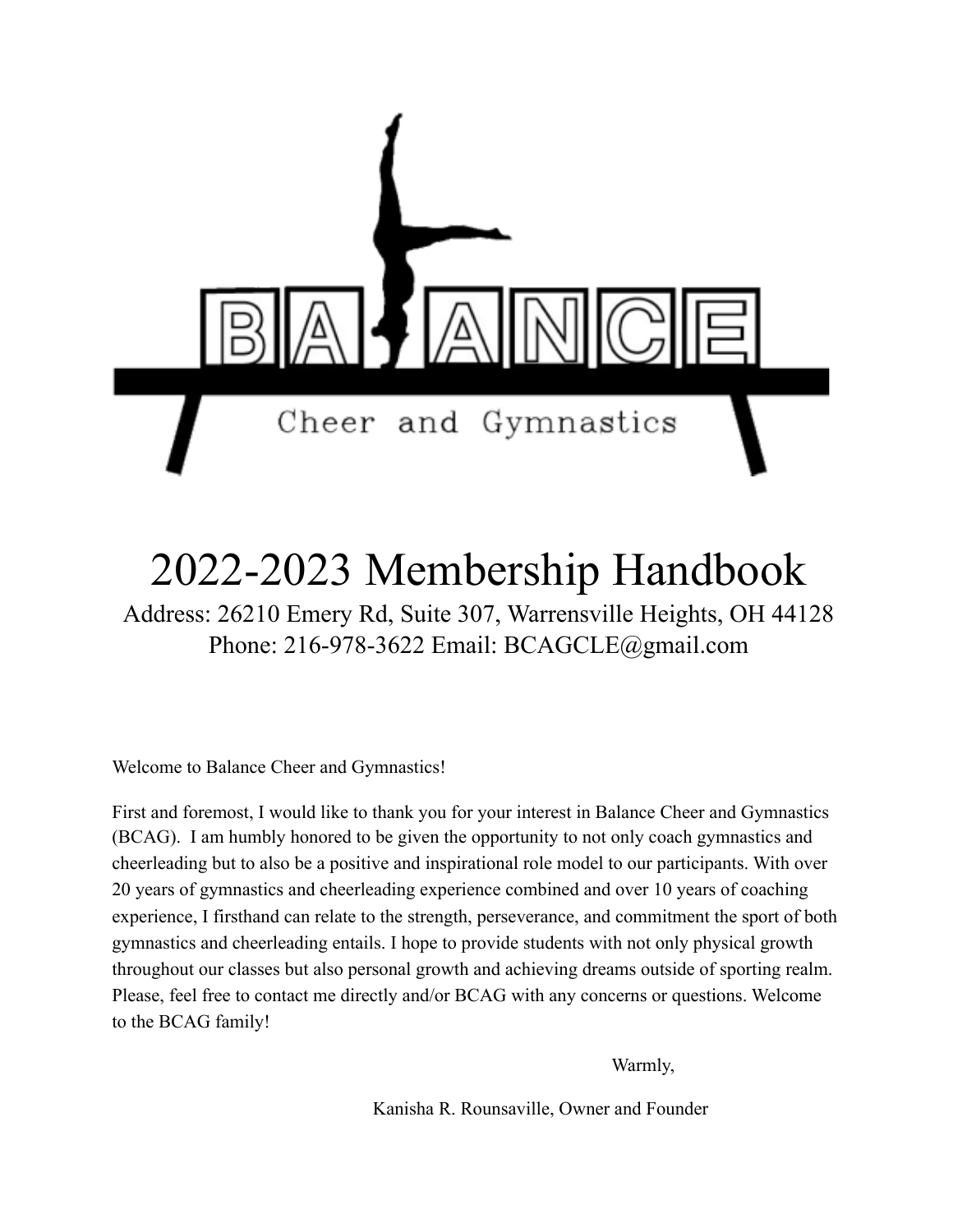# **Table of Contents**

| BCAG COVID-19 Guidelines5              |
|----------------------------------------|
|                                        |
|                                        |
| BCAG Guidelines and Expectations8      |
| BCAG Safety and Emergency Protocol9-10 |
| BCAG Waiver and ROI11                  |
| BCAG COVID-19 Waiver12                 |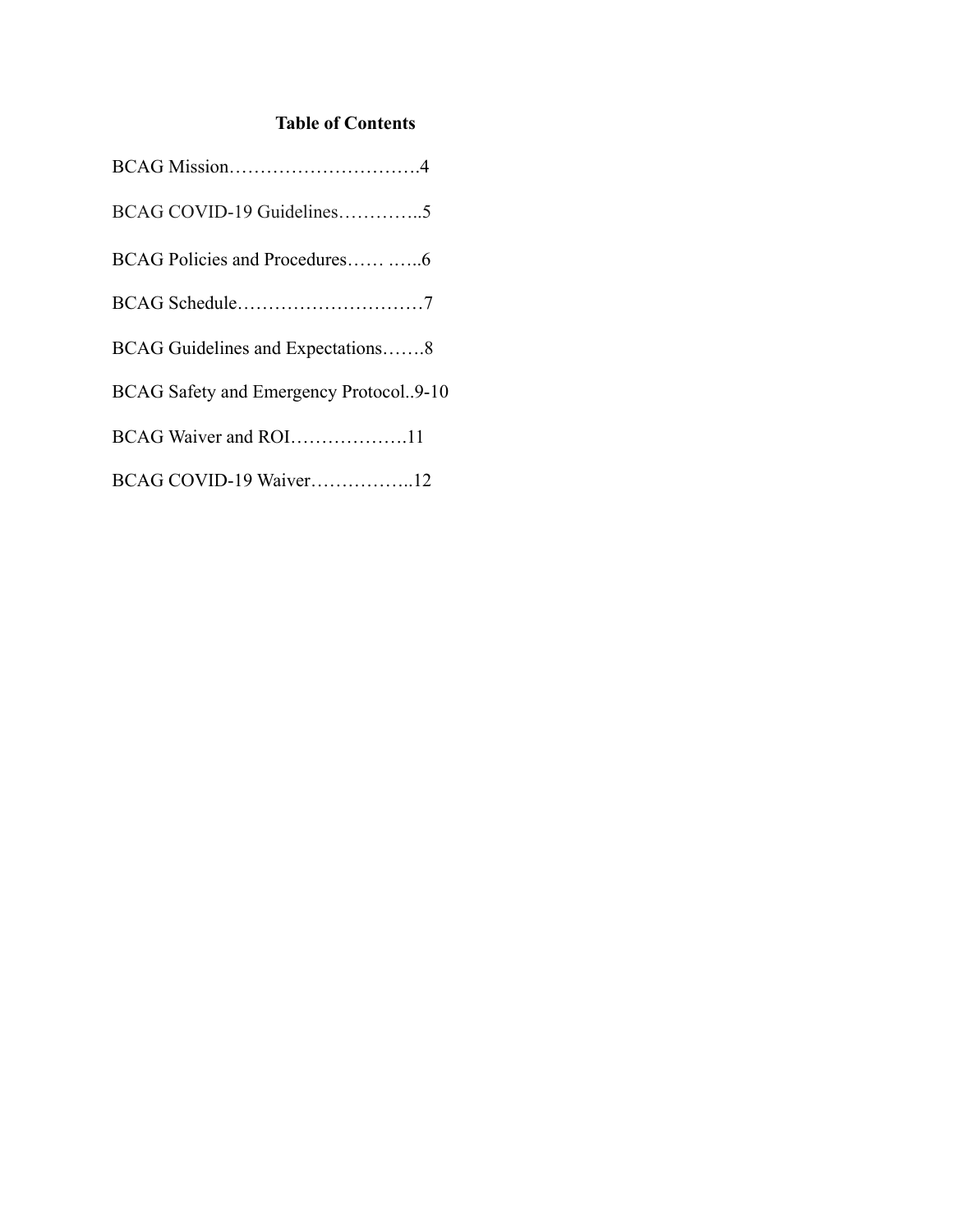#### **Balance Cheer and Gymnastics Mission**

Balance Cheer and Gymnastics (BCAG), LLC seeks to implement the utmost quality gymnastics and cheerleading program to all individuals. BCAG is dedicated to providing students with a professional and inspirational athletic experience. Our mission is to allow participants to actively engage in a safe, limitless, and most importantly, a fun atmosphere while increasing perseverance, strength, self-esteem, and confidence that can surpass all obstacles. We strive to empower and increase "balance" in every participant through our athletic activities and assist individuals in achieving all goals and aspirations beyond our recreational program. We hope that our trained professionals and staff can provide you with more than a fulfilling gymnastics, tumbling and cheerleading experience, but also provide you with a loving and caring support system as well. Warmly, Balance Cheer and Gymnastics (BCAG)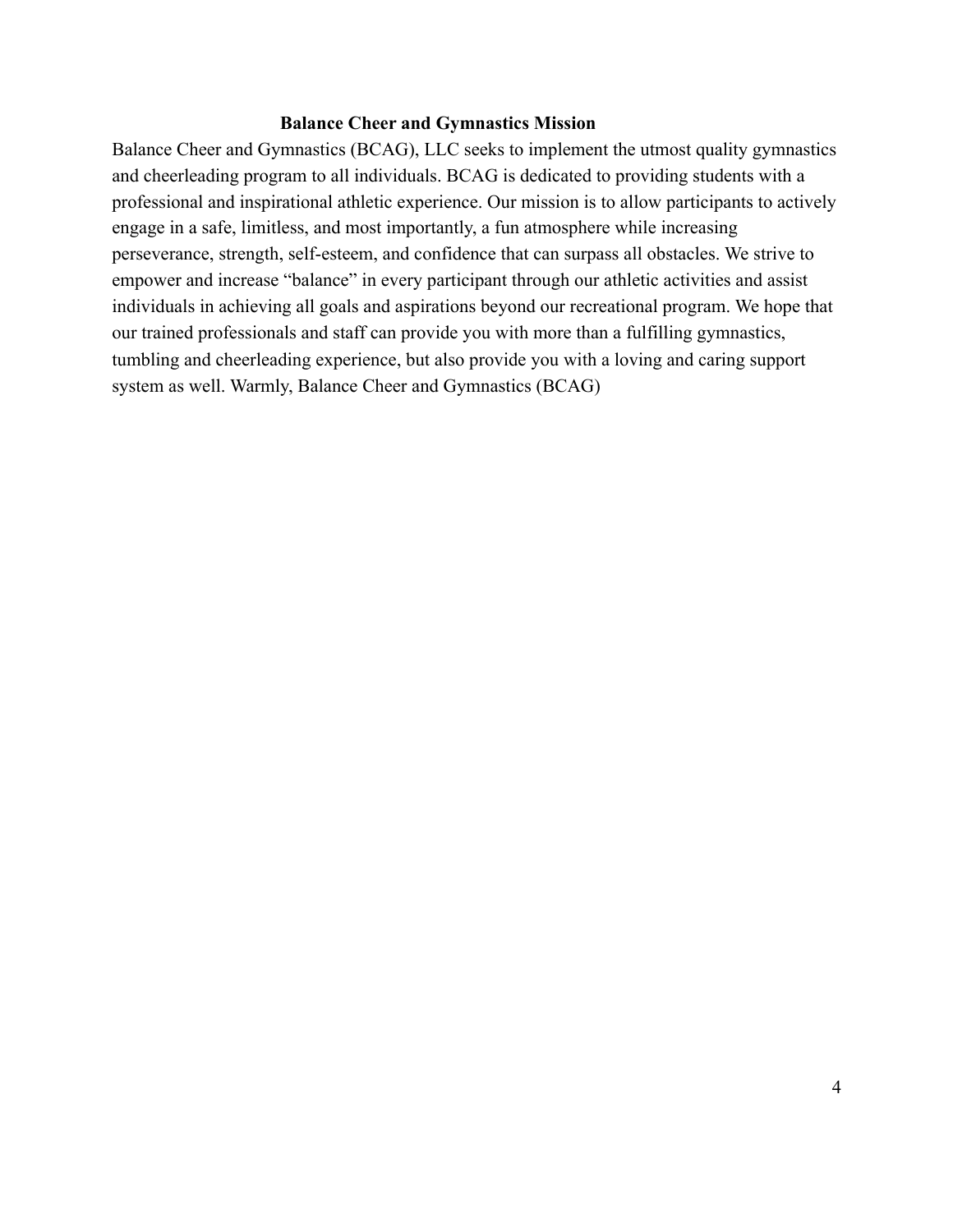# **BCAG COVID-19 Guidelines**

# **Facility**

- All classes are limited to 9:1 student-instructor ratio.
- All drill stations will be 6 feet or more apart when possible. Instructor/coach required to wear face covering at all times.
- Cash payments are not accepted.
- All classes require reservation. No walk ins available.
- 6 feet social distance will be maintained and required for students and instructor (except when instruction requires close interaction with coach).
- All equipment to be cleaned and disinfected before and after each class.
- Hand washing or hand sanitization required before and after any class participation.

## **Members**

- Masks required to enter facility (students are permitted to wear masks during class, masks are not required during class participation).
- Temperature check required prior to any class participation (any student with temperature over 100 degrees will not be allowed to participate).
- Parent/guardian recommended to wait in car during designated class time, if possible.
- Limit one parent/guardian per student/pair for drop off/class spectating (please, no additional family/friends/etc).
- Front door drop off and pick up recommended for all students ages 5 and over in which coach will be available to assist during designated start and end class time (5 min before scheduled class).
- Please do not enter facility more than 5 minutes before scheduled class time.
- Parents/guardians must conduct assessment of child and not enter our facility if student is exhibiting symptoms or have been exposed to COVID-19 (make up classes always available for any missed class).
- Tuition must be paid in full and all waivers must be completed prior to any class participation.
- Please notify instructor on any out of state traveling as quarantine may be required as recommended.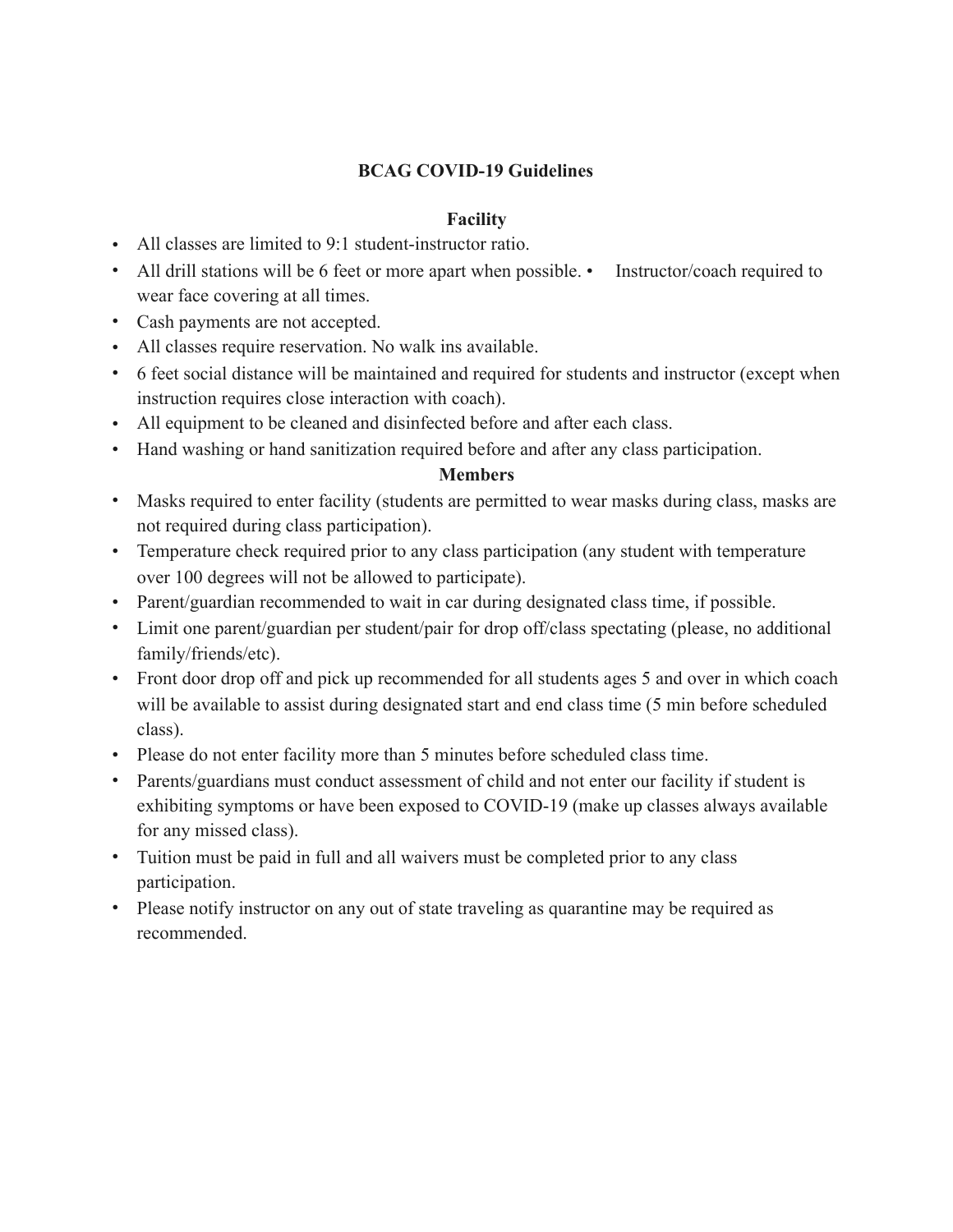#### **BCAG Policies and Procedures**

#### Registration

Currently, participants can register and secure class reservations via phone or email only. Reservations must be placed in advanced (no later than two hours from scheduled class start time) to secure class slot. Students can be registered at any time, however, tuition is based on class reservation not class attendance. Registration also requires that a BCAG waiver as well as COVID-19 waiver from are completed along with class tuition payment in full. It is expected that parents familiarize themselves with our website, handbook, and inquire on any questions or concerns prior to class participation. No exceptions.

#### Payment Procedures

Currently BCAG accepts credit/debit forms of payment. Please note, there is up to a 4.5% service charge for all electronic payments. Tuition is due on or before the 1st of each month or 1st day of class, whichever comes first. There is a late fee per student applied to any past due tuition. Two consecutive unexcused missed classes will result in removal of class slot and subject to re-enrollment fee. Re-enrollment fee also applicable to one or more non-continuous class sessions. No cash payments accepted currently. Private lesson will be forfeited and nonrefundable if cancelled within 24 hours of scheduled appointment. There is a service fee for all non-automatic monthly payments. Three class minimum monthly payment required for active members. We do not offer refunds as all sales are final.

#### Make-up Policy

We happily offer make up classes to all actively enrolled individuals and based on availability. We also offer make up classes for inclement weather, power outages, and etc. Parents may also choose to opt for class credit (restrictions may apply).

- Makeups must be scheduled in advanced
- If a scheduled make up class is missed, makeup class is forfeited as this still counts as makeup (some exceptions apply).
- Make up class is forfeited to any membership cancelled without 7 days notice of upcoming session.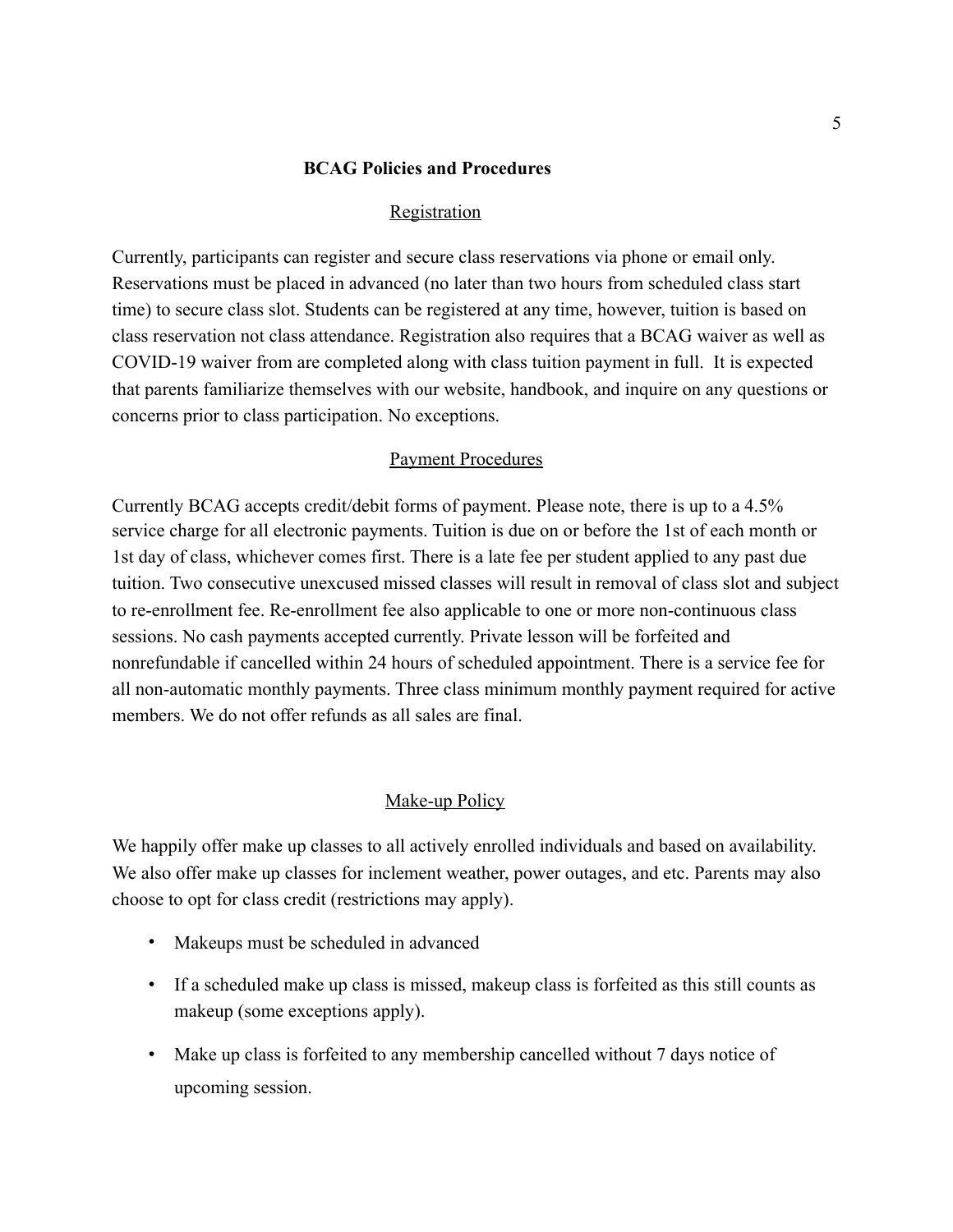#### **BCAG Schedule**

Currently, BCAG standard membership includes four monthly classes i.e. one weekly class for full month of enrollment. However, there are some cases in which schedule will be adjusted accordingly to accommodate five week months, holidays, and etc. BCAG also allows for participants to enroll in additional classes (at their functional level) for an additional fee.

- Monthly tuition varies depending on class, frequency, and duration.
- Private lessons, Group Lessons, Birthday Parties, and etc. are also available.
- Please check our website for up to date fees as well as class times and days.
- We are closed on holidays: Thanksgiving, Christmas Eve, Christmas Day, and New Years Day.
- Memorial Day, Fourth of July, Labor Day, and New Years Eve are subject to class schedule.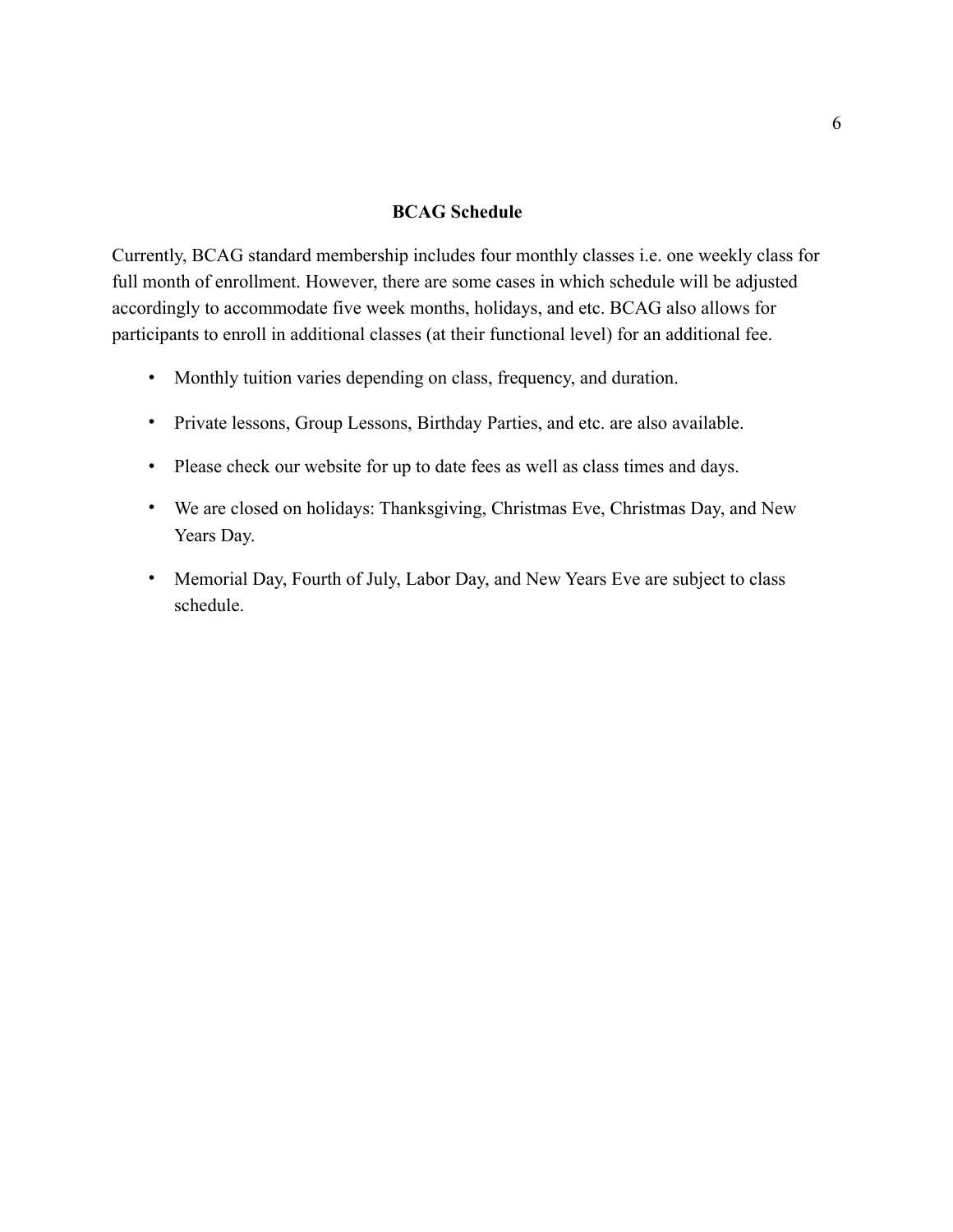# **BCAG Guidelines and Expectations**

Expectations for Athletes

- Athletes are expected to have a positive attitude and do their best.
- Athletes are expected to come to practice ready to participate and with proper attire such as leotards, leggings, body suits, shorts, and no socks. Hair is expected to be out of face and free from interference of class participation. No jeans, jewelry, or gum.
- Athletes are expected to always inform instructor when leaving the practice area such as to go to the restroom, water break, and etc.
- Athletes are expected to treat fellow classmates with respect. BCAG has a ZERO tolerance for bullying, inappropriate remarks, gestures, etc.

# Expectations for Parents

- Parents are expected to pay tuition and fees on the 1st of each month or 1st day of class, whichever comes first. There will be no class participation until tuition is paid in full.
- Parents are expected to provide round trip transportation for participants to classes in a timely manner and to not enter facility more than 10 minutes early than scheduled class time. There is a \$25 fee per child that is picked up 10 minutes after scheduled class end time
- Parents are expected to be encouraging to participants and are permitted in the athletic area unless a parents behavior becomes a distraction to class.
- Parents are expected to demonstrate positive attitudes and appropriate behavior in all circumstances.
- Parents are expected to contact BCAG staff for any questions and concerns and to notify staff regarding updates such as phone numbers, address, etc.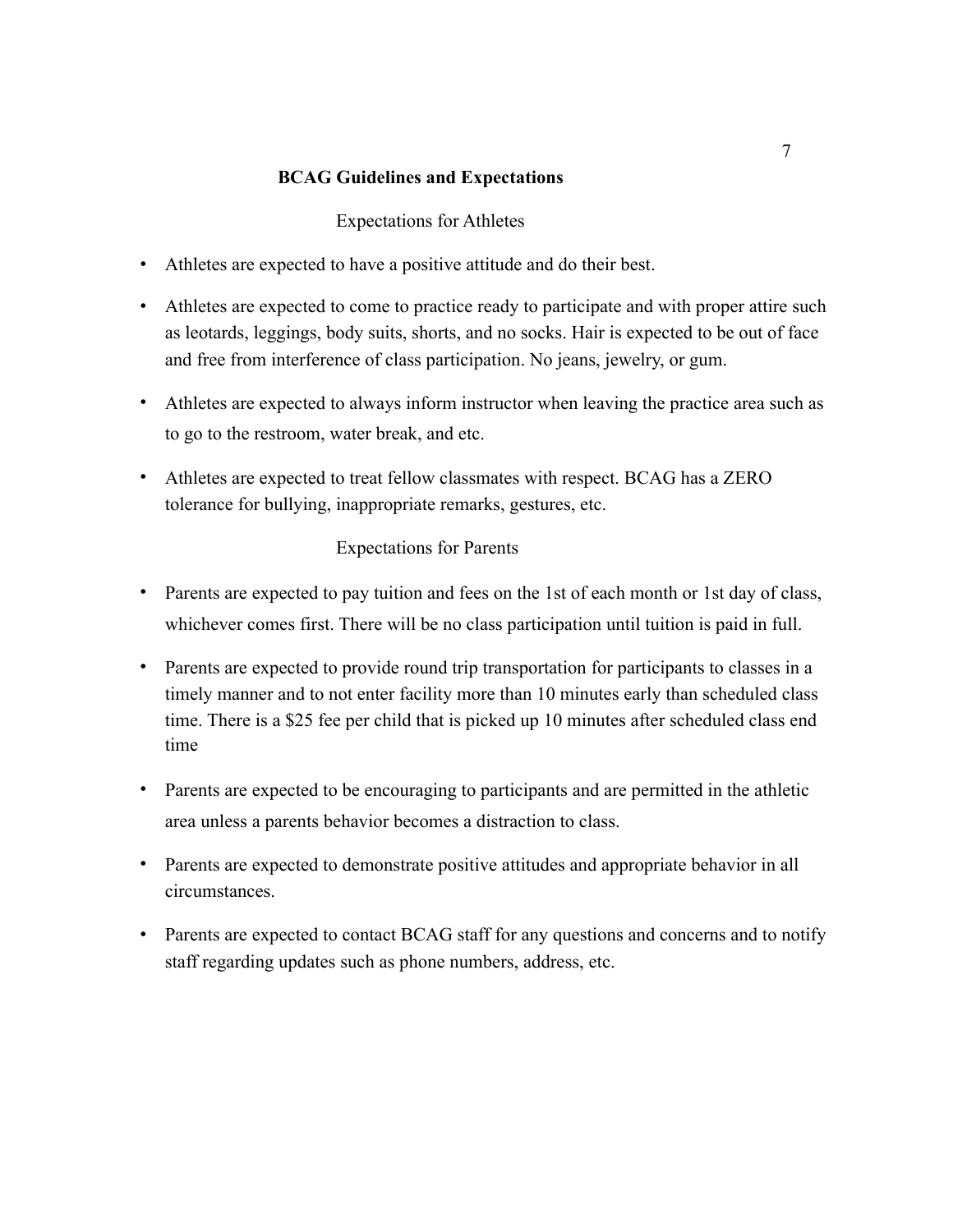# **BCAG Safety and Emergency Protocol**

## **Safety**

- All parents must be fully aware of the risk involved in the sport of gymnastics, cheerleading, tumbling, and etc. in which participants can potentially life-threatening situations may arrive due to speed, height, motion, and difficulty.
- BCAG is knowledgeable of the potential danger each participant faces and will make every effort to achieve and maintain a safe environment for our athletes.
- We believe in conditioning, strength, and flexibility to keep our athletes as safe as possible.

# **Emergency Procedure**.

- In the rare event of a medical emergency, there will be an emergency procedure.
- Emergency First Aid will be administered, including requesting of emergency medical technicians and an ambulance if needed.
- If you are at the gym when an injury occurs, please do not come onto floor until the coach/staff members gives you the appropriate signal.
- If you are not at the gym, you will be contacted using the emergency contact information located on your registration cards.
- From that point on, your instructions will be followed.
- In the event where we are unable to make contact with a parent, guardian, etc. then we will make arrangements to contact the medical staff and hospital closest to the facility.

# **Concussion Protocol (emergency situation)**

 . 1) If it is suspected that an athlete has a suspected concussion, a Balance Cheer and Gymnastics staff member will immediately pause the current class and remove the athlete from the activity.

- 2) Balance Cheer and Gymnastics staff will not try to judge the severity of the injury in which while the athlete is bring monitored or immediately following the suspected concussion, if the athlete loses consciousness, shows signs of neurological deficits, mental status changes, and etc, 911 is to be called immediately.
- 3) Balance Cheer and Gymnastics staff member will inform the athlete's parent/guardian of the suspected concussion and inform of 911 call.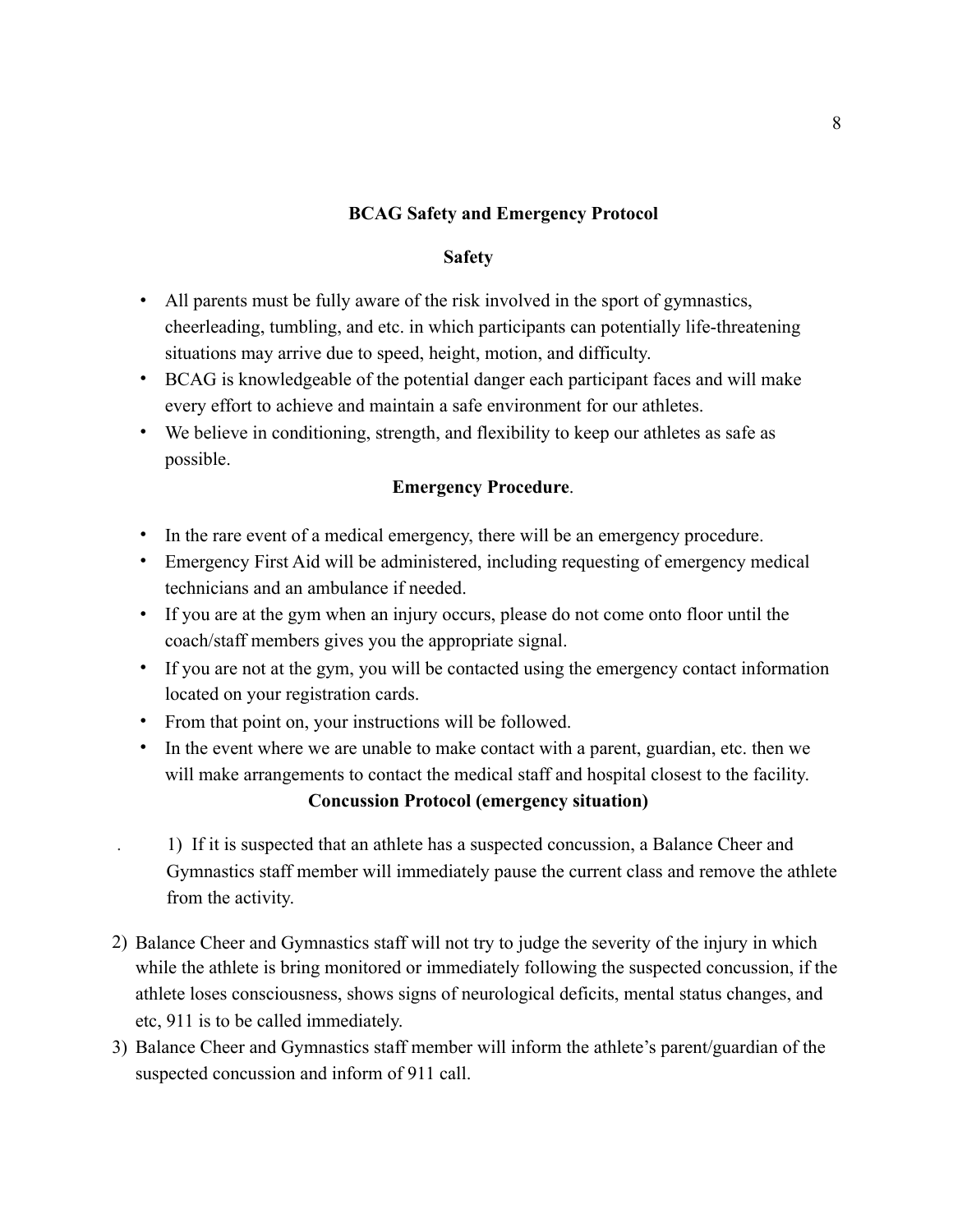4) Balance Cheer and Gymnastics staff member will request the parent/ guardian to bring documentation from the evaluating medical professional with diagnosis and information on the athlete's restrictions after their visit.

9

- 5) Balance Cheer and Gymnastics staff member will absolutely not allow the athlete to return to play without documentation from the evaluating medical professional stating that the athlete is cleared to begin participating in the activity.
	- . 6) Even with a note, if an athlete still complains of symptoms, Balance Cheer and Gymnastics staff member will hold the athlete out of all activity. Balance Cheer and Gymnastics staff member will speak to the parent/guardian and have the athlete re-visit their health care provider.
	- . 7) Balance Cheer and Gymnastics will keep the medical professional documented clearance on file and organized.

# **Concussion Protocol (non-emergency situation)**

- . 1) If it is suspected that an athlete has a concussion, a Balance Cheer and Gymnastics staff member will immediately pause the current class and remove the athlete from the activity.
- . 2) Balance Cheer and Gymnastics staff will not try to judge the severity of the injury in which staff will keep the athlete out of activity involvement on the day of the injury and monitor for symptoms such as altered mental status, dizziness, lethargy, confusion, and etc.
	- . 3) Balance Cheer and Gymnastics staff member will inform the athlete's parent/guardian of the suspected concussion. Balance Cheer and Gymnastics staff member will instruct the parent/guardian to have their child evaluated by a medical professional for concussion evaluation and treatment.
	- . 4) Balance Cheer and Gymnastics staff member will also ask the parent/ guardian to bring documentation from the evaluating medical professional with diagnosis and information on the athlete's restrictions after their visit
		- 5) Balance Cheer and Gymnastics staff member will absolutely not allow the athlete to return to play without documentation from the evaluating medical professional stating that the athlete is cleared to begin participating in the activity.
- . 6) Even with a note, if an athlete still complains of symptoms, Balance Cheer and Gymnastics staff member will hold the athlete out of all activity. Balance Cheer and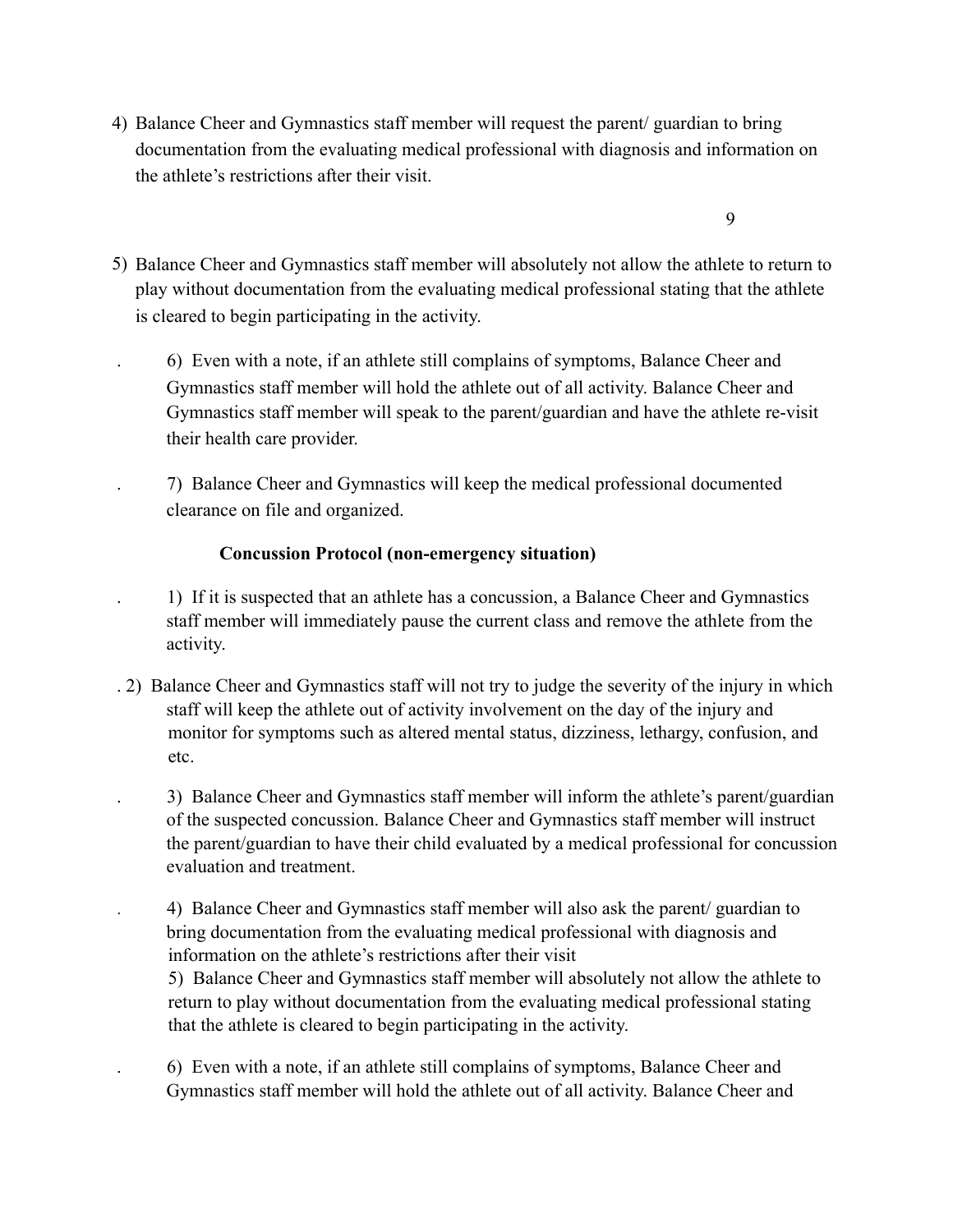Gymnastics staff member will speak to the parent/guardian and have the athlete re-visit their health care provider.

7) Balance Cheer and Gymnastics will keep the medical professional documented clearance on file and organized.

10

#### **BALANCE CHEER AND GYMNASTICS, LLC 26210 Emery Road, Suite 307, Warrensville Heights, OH, 44128 Telephone: 216-978-3622 Email: BCAGCLE@gmail.com Website: www.balancecheergym.com**

#### **RELEASE AND WAIVER OF LIABILITY AGREEMENT**

DISCLAIMER: BALANCE CHEER AND GYMNASTICS, LLC is not responsible for any injury (or loss of property) to any person while practicing, training, taking classes, competing, participating in open gym, special events, birthday parties, fitness/aerobics classes, demonstrations or shows, or in any other way involved in gymnastics, cheerleading, or teams at BALANCE CHEER AND GYMNASTICS, LLC for any reason whatsoever, including ordinary negligence on the part of BALANCE CHEER AND GYMNASTICS, LLC its members, managers, agents, inde pendent contractors, or employees.

CONSENT: I consent to my or my minor's participation in the activity and acknowledge that I fully understand my or my minor's participation may involve risk of serious injury, illness, or death, including losses which may result not only from my or my minor's own actions, inactions or negligence, but also from the actions, inactions, or negligence of others, the condition of the facilities, equipment, or areas where the activity is being conducted, and/or the rules of play of this type of activity. I understand that if I have any risk concerns, I shall discuss them completely with the staff before I sign this agreement and before my or my minor's participation in the activity begins.

I am aware that gymnastics and cheerleading are both high intensity and vigorous sports involving movement, rotation, and height that may pose a risk for serious injury. Knowing and understanding the risks involved with participation in the activity, I hereby voluntarily and willingly assume full and complete responsibility for all losses and damages, including injury, illness, paralysis, and death, resulting from my or my minor's

participation in the activity, including transportation to and from the activity. I agree I am financially responsible for any losses and damages resulting from my or my minor's participation in the activity.

WAIVER: In consideration for my or my minor's participation in the activity, I hereby waive all claims or causes of action, including ordinary negligence, against BALANCE CHEER AND GYMNASTICS, LLC its managers and members, and any of their employees, teachers, coaches, independent contractors, or agents, arising out of my or my minor's participation in the activity wherever, whenever or however the same may occur.

#### CONSENT TO PHOTOGRAPH AND MEDIA RELEASE:

I understand that my or my minor's photograph or video may be taken during the course of class instruction, during a special event at BALANCE CHEER AND GYMNASTICS, LLC or at a function sanctioned by BALANCE CHEER AND GYMNASTICS, LLC . I hereby grant permission to BALANCE CHEER AND GYMNASTICS, LLC to use my or my minor's photograph or likeness in any publicity or promotional publications (e.g., social media, web site, newspaper ads, bulletin boards, newsletters, programs, brochures, public broadcasting releases, etc.) and to allow the news media to film and/or photograph programs and activities for broadcast purposes.

I affirm that I am of legal age and am freely signing this release and waiver of liability agreement. This agreement shall be on going and shall apply during all the years my or my minor's participation in activities under the direction or control of BALANCE CHEER AND GYMNASTICS, LLC. I have read this form and fully understand that by signing this form, I am giving up legal rights and or remedies which may be available to me for the ordinary negligence of BALANCE CHEER AND GYMNASTICS, LLC or any person listed above.

I have carefully read and understand completely this "Release and Waiver of Liability" and "Consent to Photograph and Media Release" form and I voluntarily attach my name in agreement **(please check box to the left)**

A release and waiver of liability form must be completely filled out and signed before any student is able to participate in BALANCE CHEER AND GYMNASTICS, LLC activities.

#### **Please print legible**

Participant Name (first and last):

Participant date of birth (month/ day/year): The exercise and describe any medical and/or

behavioral conditions: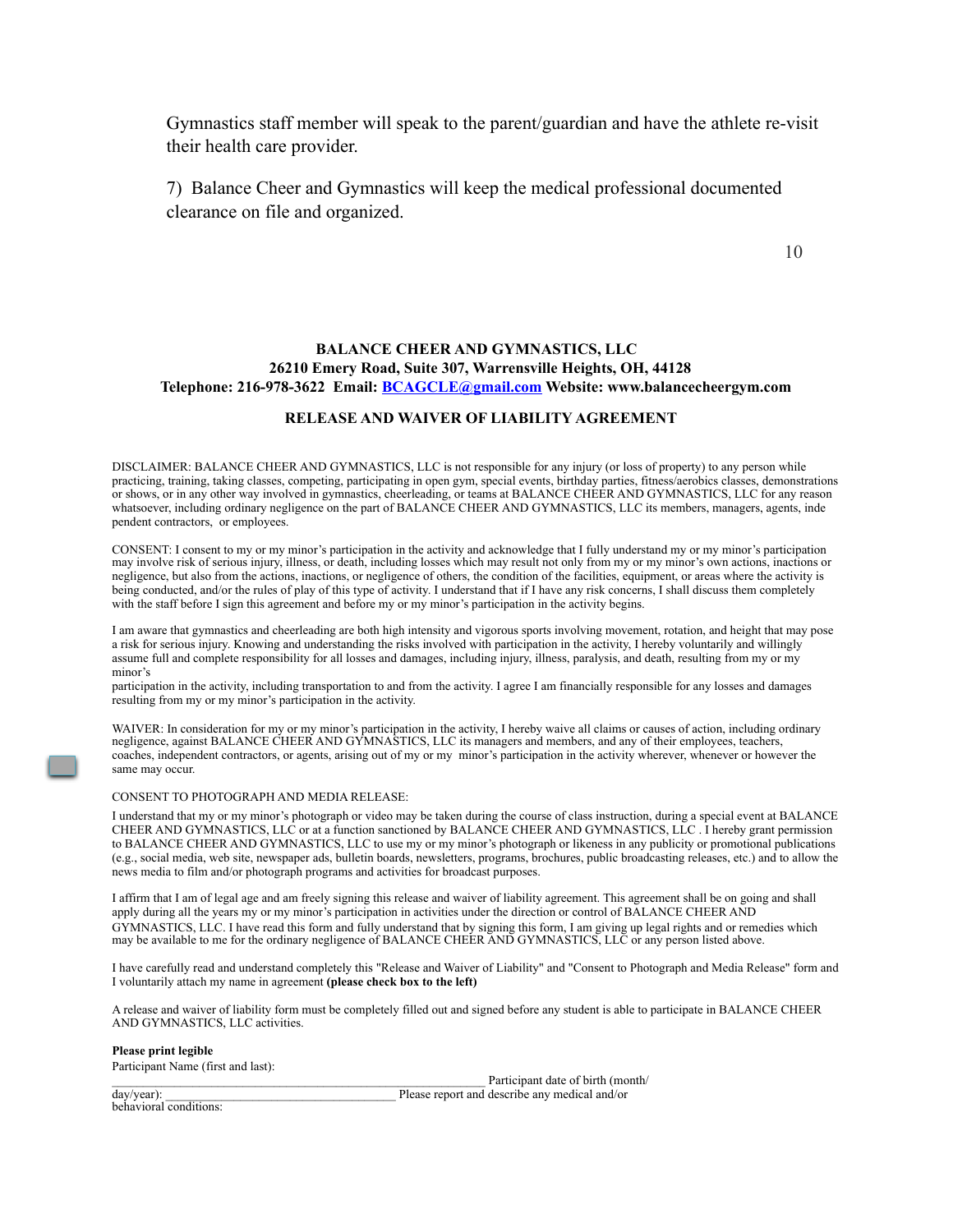| Parent/Guardian Name (first and last):    |               |      |  |
|-------------------------------------------|---------------|------|--|
|                                           | Phone:        |      |  |
| Street Address:                           |               |      |  |
| City:                                     | State:        | Zip: |  |
| Email:                                    |               |      |  |
| <b>Emergency Contact:</b>                 | Relationship: |      |  |
| Phone:                                    |               |      |  |
| Parent/guardian signature                 | Date:         |      |  |
| (if participant is under 18 years of age) |               |      |  |
| Participant signature                     | Date:         |      |  |
| (if participant is over 18 years of age)  |               |      |  |



#### **Assumption of the Risk and Waiver of Liability Relating to Coronavirus/COVID-19**

The novel coronavirus, COVID-19, has been declared a worldwide pandemic by the World Health Organization. COVID-19 is extremely contagious and is believed to spread mainly from person-toperson contact. As a result, federal, state, and local governments and federal and state health agencies recommend social distancing and have, in many locations, prohibited the congregation of groups of people.

- Balance Cheer and Gymnastics (BCAG) has put in place preventative measures to reduce the spread of COVID-19; however, Balance Cheer and Gymnastics (BCAG) cannot guarantee that you or your child(ren) will not become infected with COVID-19. Further, attending Balance Cheer and Gymnastics (BCAG) could increase your risk and your child(ren)'s risk of contracting COVID-19.
- By signing this agreement, I acknowledge the contagious nature of COVID-19 and voluntarily assume the risk that my child(ren) and I may be exposed to or infected by COVID-19 by attending Balance Cheer and

Gymnastics (BCAG) and that such exposure or infection may result in personal injury, illness, permanent disability, and death. I understand that the risk of becoming exposed to or infected by COVID-19 at Balance Cheer and Gymnastics (BCAG) may result from the actions, omissions, or negligence of myself and others, including, but not limited to, Balance Cheer and Gymnastics (BCAG) employees, volunteers, and program participants and their families.

I voluntarily agree to assume all of the foregoing risks and accept sole responsibility for any injury to my child(ren) or myself (including, but not limited to, personal injury, disability, and death), illness, damage, loss, claim, liability, or expense, of any kind, that I or my child(ren) may experience or incur in connection with my child(ren)'s attendance at Balance Cheer and Gymnastics (BCAG) or participation in Balance Cheer and Gymnastics (BCAG) programming ("Claims"). On my behalf, and on behalf of my children, I hereby release, covenant not to sue, discharge, and hold harmless Balance Cheer and Gymnastics (BCAG), its employees, agents, and representatives, of and from the Claims, including all liabilities, claims, actions, damages, costs or expenses of any kind arising out of or relating thereto. I understand and agree that this release includes any Claims based on the actions, omissions, or negligence of the Balance Cheer and Gymnastics (BCAG), its employees, agents, and representatives, whether a COVID-19 infection occurs before, during, or after participation in any Balance Cheer and Gymnastics (BCAG) programming.

11